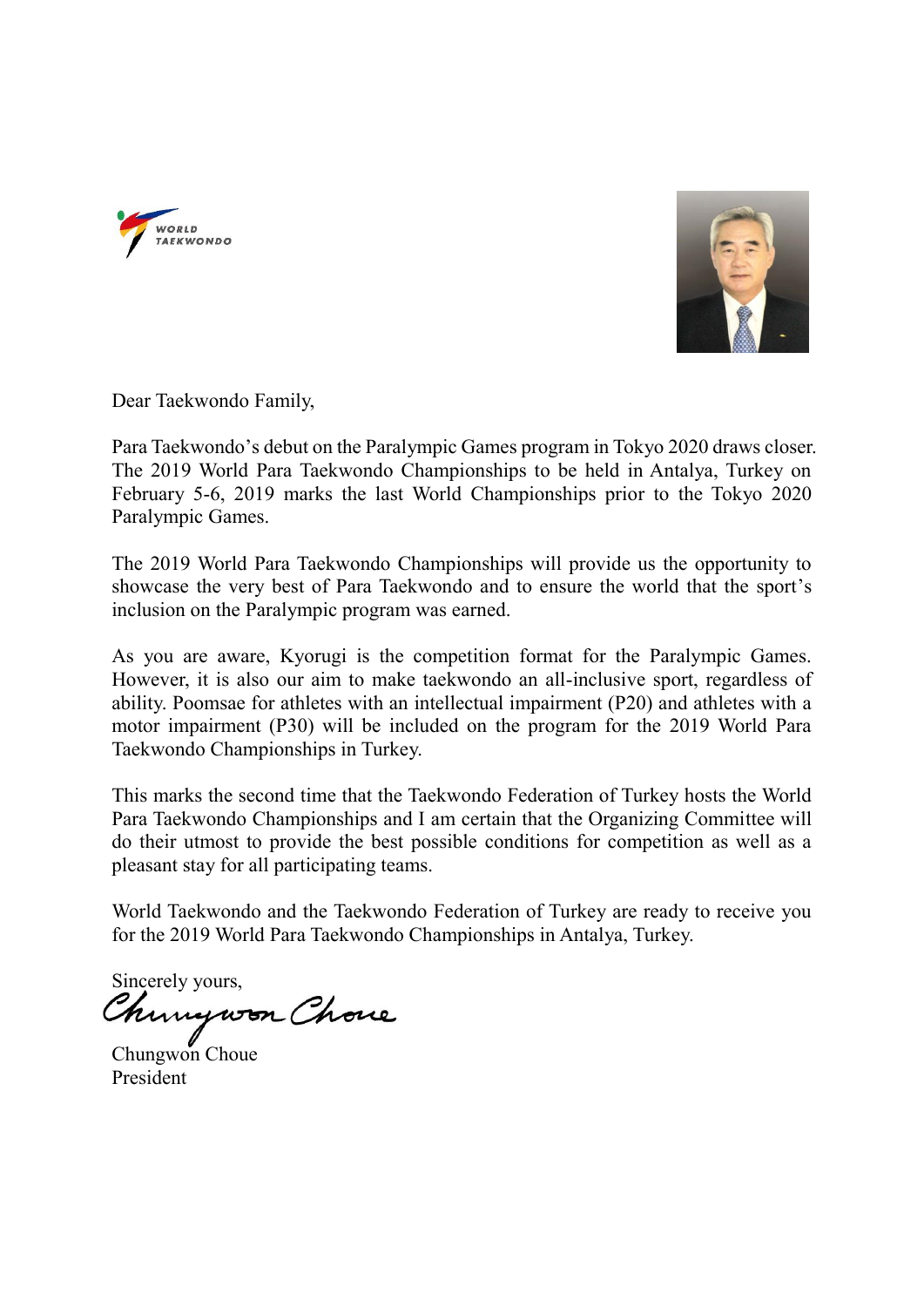



Dear Taekwondo Family,

On behalf of the Organizing Committee of the 2019 World Para Taekwondo Championships we would like to welcome you to beautiful and hospitable city of Antalya.

It is a great honor for us to host 2019 World Para Taekwondo Championships in Turkey. Antalya is an eye-catching city discovered with great enthusiasm by the King of Pergamum Attalos II ordering his raiders to "Go find me the heaven of the earth" Embosomed with the breezy plenteousness of the nature, the city stands among Taurus and Bey Mountains. Antalya, hosting millions of domestic and foreign tourists, is called as the capital city of tourism in Turkey and is cited among the world's a few tourism cities with its natural beauties and historical pattern. It is worth to mention that this city has experience in hosting major international sporting events.

We are honored to host World Para Taekwondo Championship for the second time in Turkey. This championship is surely the most important sporting event in the world of para-taekwondo, as it is highest-ranking competition on the Para Taekwondo calendar and will be essential for any athlete on their way to 2020 Paralympics.

Therefore, the Organizing Committee will do its best to make the 2019 World Para Taekwondo Championships a full success and to provide pleasant stay for its participants and guests. We have privilege and honor of inviting you and all national federations to participate in the 2019 World Para Taekwondo Championships to be held on February 5-6, 2019 in Antalya, Turkey. Taekwondo Federation of Turkey is looking forward to welcoming you to this prestigious event in Antalya.

I wish all of you good luck in the preparations for this event and hope to see you soon in Antalya!

Best regards,

Dr. Metin SAHIN President of Turkish Taekwondo Federation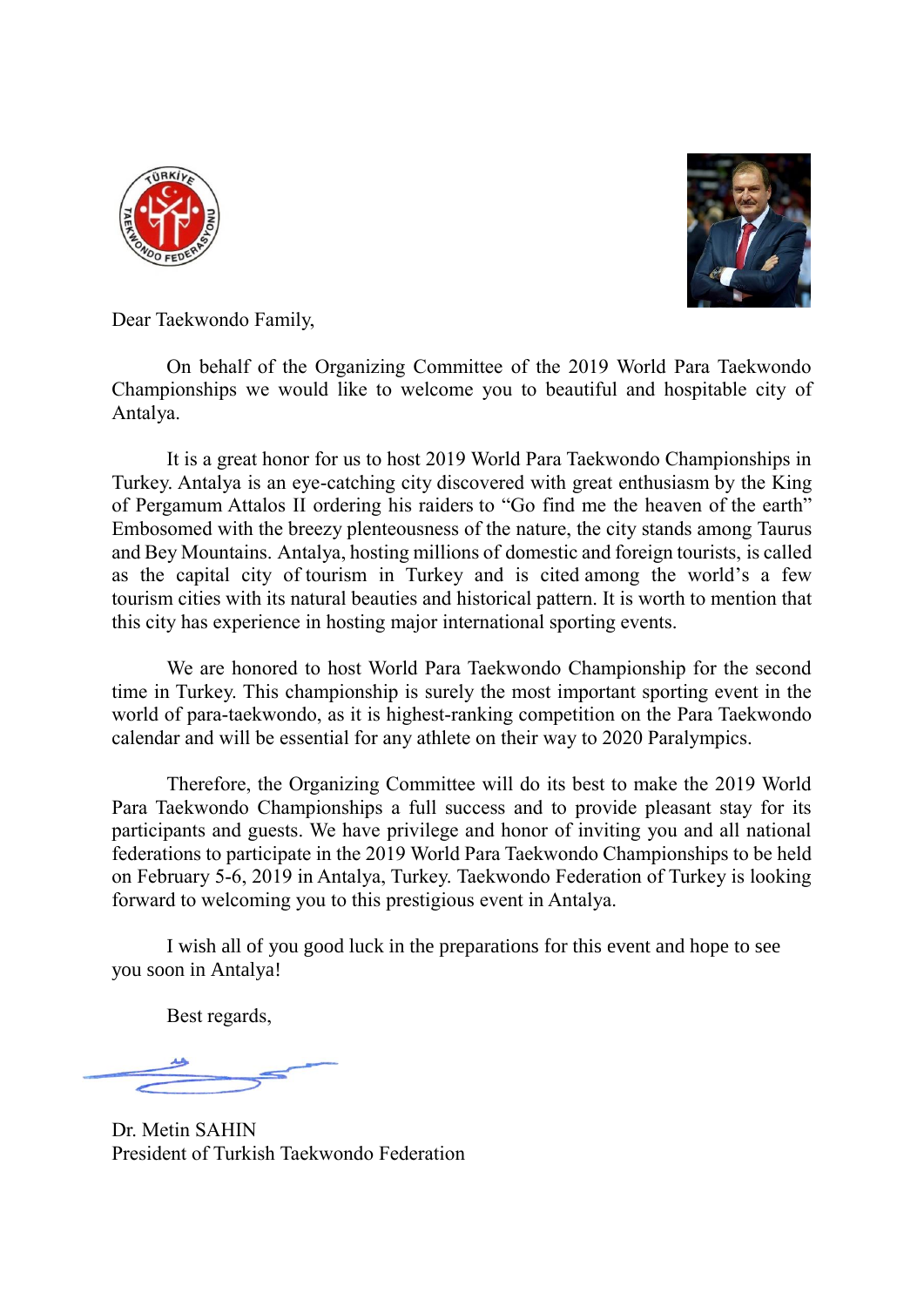# **2019 World Para Taekwondo Championships**

**Antalya, Turkey / February 5-6, 2019**

| <b>PROMOTER:</b><br>1.                    | <b>WORLD TAEKWONDO (WT)</b>                                                                                           |
|-------------------------------------------|-----------------------------------------------------------------------------------------------------------------------|
| <b>ADDRESS:</b>                           | Avenue de Rhodanie 54, 1007 Lausanne, Switzerland                                                                     |
| TELEPHONE:                                | $+41.21.601.50.13$                                                                                                    |
| E-MAIL:                                   | para-tkd@worldtaekwondo.org.                                                                                          |
| <b>WEB-SITE:</b>                          | www.worldtaekwondo.org                                                                                                |
|                                           |                                                                                                                       |
|                                           |                                                                                                                       |
| <b>ORGANIZING MNA:</b><br><b>ADDRESS:</b> | TURKISH TAEKWONDO FEDERATION                                                                                          |
| <b>TELEPHONE:</b>                         | Balgat Mahallesi Mevlana Bulvari Yelken Plaza 139A/45 Cankaya-Ankara/TURKEY<br>+90 312 310 88 16/118 - 134(extension) |
| 2.<br><b>FAX:</b>                         | +90 312 310 90 42                                                                                                     |

# **3. ORGANIZING COMMITTEE: ADDRESS:** Balgat Mahallesi Mevlana Bulvari Yelken Plaza 139A/45 Cankaya-Ankara/TURKEY **TELEPHONE/FAX:** +90 312 310 88 16/118 – 134(extension) **FAX:** +90 312 310 90 42 **E-MAIL:** [mustafacam@taekwondo.org.tr](mailto:mustafacam@taekwondo.org.tr) [/ vasifakdeniz@taekwondo.org.tr](mailto:vasifakdeniz@taekwondo.org.tr) **WEB-SITE:** <http://www.turkiyetaekwondofed.gov.tr/>

# **4. VENUE: CITY OF ANTALYA ( VENUE WILL BE UPDATED)**

# **5. QUALIFICATIONS**

In accordance with *Article 4 of the WT Para Taekwondo Competition Rules and the WT Para Taekwondo Poomsae Competition Rules,* the contestant must be:

| <b>CRITERION #1:</b> | Holder of the nationality of the participating team. Athletes with a refugee status issued by either<br>governmental authorities in the country of residence or the UNHCR may be entered into<br>tournaments and championships under WT flag based on prior approval from WT.                                           |
|----------------------|-------------------------------------------------------------------------------------------------------------------------------------------------------------------------------------------------------------------------------------------------------------------------------------------------------------------------|
| <b>CRITERION #2:</b> | An athlete recommended by a WT recognized Member National Association.                                                                                                                                                                                                                                                  |
| <b>CRITERION #3:</b> | Holder of a Para Taekwondo Dan issued by the WT or a MNA recognized 5-1 Geup<br>Holder of a Para Taekwondo Dan issued by the WT or MNA recognized 8-1 Geup for Poomsae<br>events                                                                                                                                        |
| <b>CRITERION #4:</b> | Holder of valid 2019 WT Global Athlete License (GAL). Please contact your assigned WT GMS<br>Manager for any questions.                                                                                                                                                                                                 |
| <b>CRITERION #5:</b> | Contestant shall be at least 16 years old in the year of the 2019 World Para Taekwondo<br>Championships. (Born on or before December 31, 2003)<br>Contestant shall be at least 12 years old in the year of the 2019 World Para Taekwondo<br>Championships for the Poomsae events. (Born on or before December 31, 2006) |
| <b>CRITERION #7:</b> | Athlete must go through International Classification in accordance with the WT Athlete<br>Classification Rules and be assigned a Sport Class and Sport Class Status prior to the<br>tournament.                                                                                                                         |
|                      | Athletes in the P20 Sport Class require INAS National Eligibility                                                                                                                                                                                                                                                       |
|                      | Athletes found Not Eligible (NE) will not be able to compete.                                                                                                                                                                                                                                                           |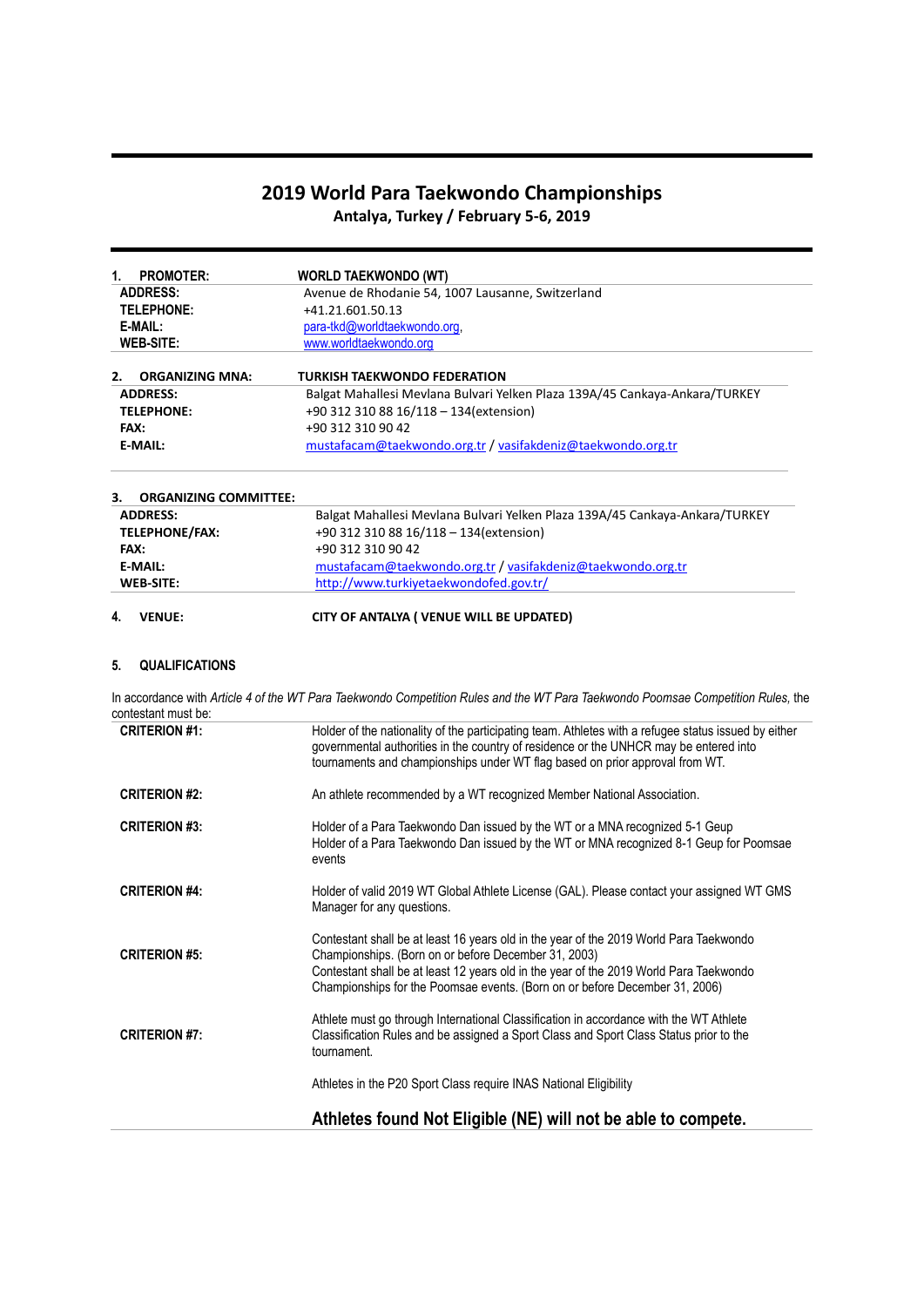# **6. EVENTS**

# A. **Kyorugi K40 Sport Classes**

The Para Taekwondo Kyorugi K40 Sport Classes (K41, K42, K43 & K44) are for athletes with a physical impairment. The 2019 World Para Taekwondo Championships is a G10 ranking event for Para Taekwondo Kyorugi.

| <b>SPORT CLASSES (4)</b> |
|--------------------------|
| K41                      |
| K42                      |
| K43                      |
| K44                      |

| MEN'S EVENTS (3) | <b>WOMEN'S EVENTS (3)</b> |
|------------------|---------------------------|
| UNDER 61 KG      | UNDER 49 KG               |
| UNDER 75 KG      | UNDER 58 KG               |
| OVER 75 KG       | OVER 58 KG                |

# B. **Poomsae P20 Sport Class**

The Para Taekwondo Poomsae P20 Sport Class competitions for Intellectually Impaired athletes is recognized by INAS, the international sports federation for para-athletes with an intellectually impairment. The 2019 World Para Taekwondo Championships is a G10 ranking event for the P20 **under 30** and **over 30** events. The Junior P20 events will **not** be world ranking events.

| <b>SPORT CLASS (1)</b> |
|------------------------|
| P <sub>20</sub>        |

| <b>MEN'S EVENTS (3)</b> |                             | <b>WOMEN'S EVENTS (3)</b> |                             |
|-------------------------|-----------------------------|---------------------------|-----------------------------|
| Junior                  | (12-15 years old)           | Junior                    | $(12-15 \text{ years old})$ |
| Under 30                | $(16-29 \text{ years old})$ | Under 30                  | $(16-29 \text{ years old})$ |
| Over 30                 | (30 or older)               | Over 30                   | $(30 \text{ or older})$     |

# C. **Poomsae P30 Sport Classes**

The Para Taekwondo Poomsae P30 Sport Classes (P31, P32, P33 & P34) competitions for athletes with a motor impairment. The 2019 World Para Taekwondo Championships is **NOT** a world ranking event for the P30 sport classes as world ranking for the P30 Sport Classes will be introduced in 2018.

| <b>SPORT CLASSES (4)</b> |
|--------------------------|
| P31                      |
| P32                      |
| P33                      |
| P34                      |

| MEN'S EVENTS (1) | <b>WOMEN'S EVENTS (1)</b> |
|------------------|---------------------------|
| Male             | Female                    |

**\* WT reserves the right to combine classes and age categories**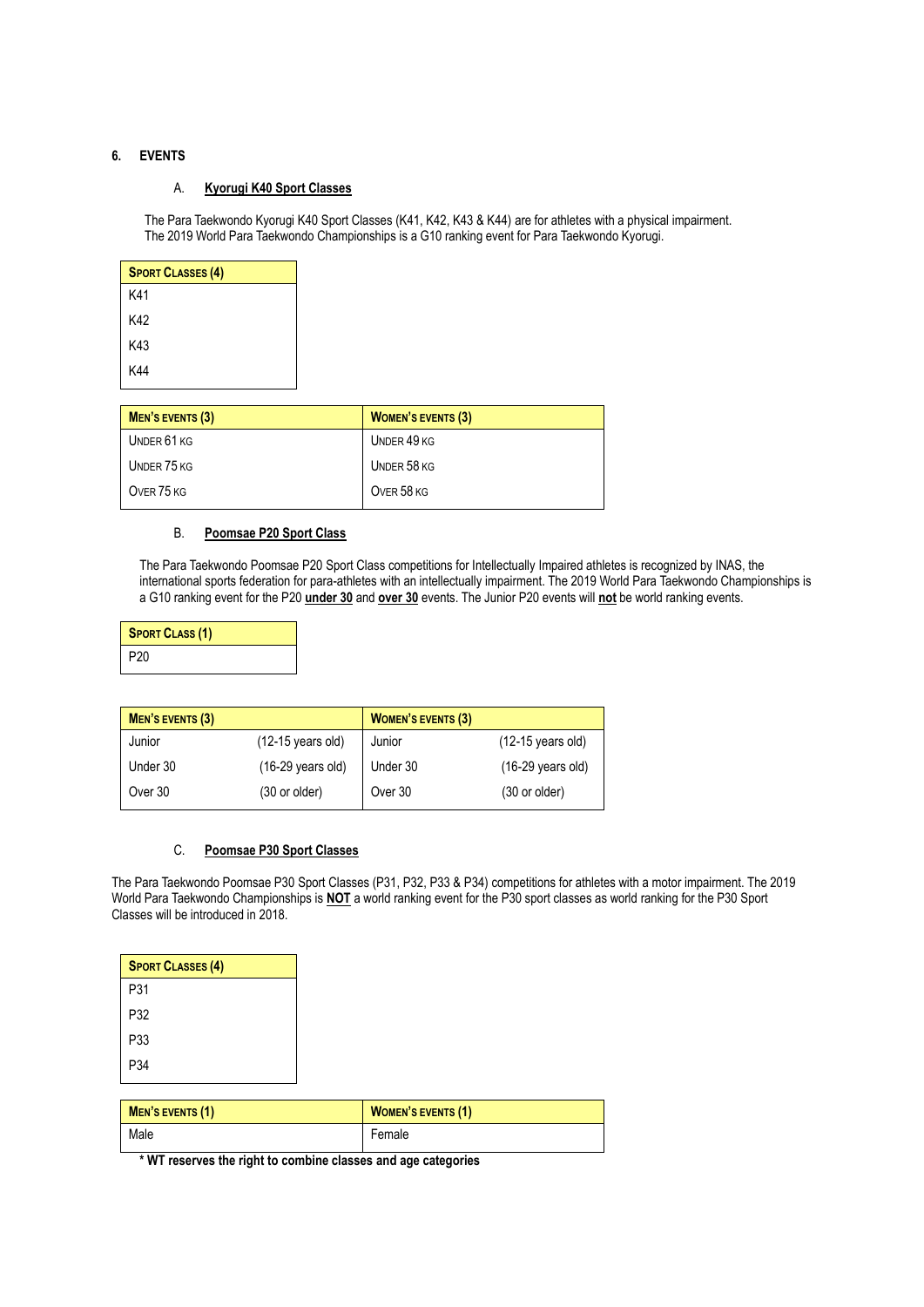# **7. KYORUGI RULES**

The WT Para Taekwondo Competition Rules as of April 4, 2018 will be implemented for the Para Taekwondo competitions of the K40 Sport Classes at the 2019 World Para Taekwondo Championships.

**Please note that Article 10.5 of the WT Para Taekwondo Competition Rules will be in effect. Athletes that fail weigh-in shall be disqualified. All athletes are required to be registered in the correct weight division by the end of registration deadline. Weight division will not be changed in the case the athlete does not pass weigh in!**

#### **8. PSS**

The PSS and hit-levels to be used at the 2019 World Para Taekwondo Championships will be announced at a later date.

# **9. POOMSAE RULES**

The WT Para Taekwondo Poomsae Competition Rules will be implemented for the Para Taekwondo Poomsae competitions of the P20 and P30\* Sport Classes at the 2019 World Para Taekwondo Championships.

\*Age categories will not apply to the P30 Sport Class.

# **10. TEAM ENTRIES**

Every WT Member National Association shall enter as many athletes as they wish in each Sport Class, weight division, and Poomsae age category at the 2019 World Para Taekwondo Championships

#### Team Officials

The number of Team Officials are limited as follows :

| <b>POSITION</b>         | <b>MAX. NO. OF MEMBERS</b><br><b>MENS TEAM</b> | <b>MAX. NO. OF MEMBERS</b><br><b>WOMENS TEAM</b> |
|-------------------------|------------------------------------------------|--------------------------------------------------|
| <b>HEAD OF TEAM:</b>    |                                                |                                                  |
| MANAGER:                |                                                |                                                  |
| MANAGER POOMSAE         |                                                |                                                  |
| COACH:                  |                                                |                                                  |
| POOMSAE COACH:          |                                                |                                                  |
| TRAINER:                |                                                |                                                  |
| <b>POOMSAE TRAINER:</b> |                                                |                                                  |
| TFAM DOCTOR:            |                                                |                                                  |
| ATHLETE ASSISTANT:      | 1/5 Athletes                                   | 1/5 Athletes                                     |
| ATHLETE ASSISTANT:      | 1/1 P20 Athlete                                | 1/1 P20 Athlete                                  |
| ATHLETE ASSISTANT:      | 1/3 P30 athletes                               | 1/3 P30 athletes                                 |

**\*All officials are required to hold a valid Global Official License (including athlete assistants). Note that athlete assistants are optional to the National Team**

# **11. GLOBAL ATHLETE LICENCE & ONLINE REGISTRATION**

#### WT Global License Registration

All Athletes and Team officials must FIRST be registered with a valid **2019** WT License. You will not be able to register without renewing the license for **2019!**

#### WT Online Registration

National Team Entry will only be accepted through the WT online registration system and registration is only possible with a valid WT Global Licence. National Team GMS administrators will be notified via email once online registration is open.

# **12. ENTRY FEES**

i. The OC shall collect the entry fees from the participating national teams. The national team shall pay an entry fee to the Organizing Committee by **cash in USD\$ 100,** at the accreditation center in Antalya, prior to the start of the Championships. Athletes shall not be allowed to compete without successful payment of entry fee to the Organizing Committee.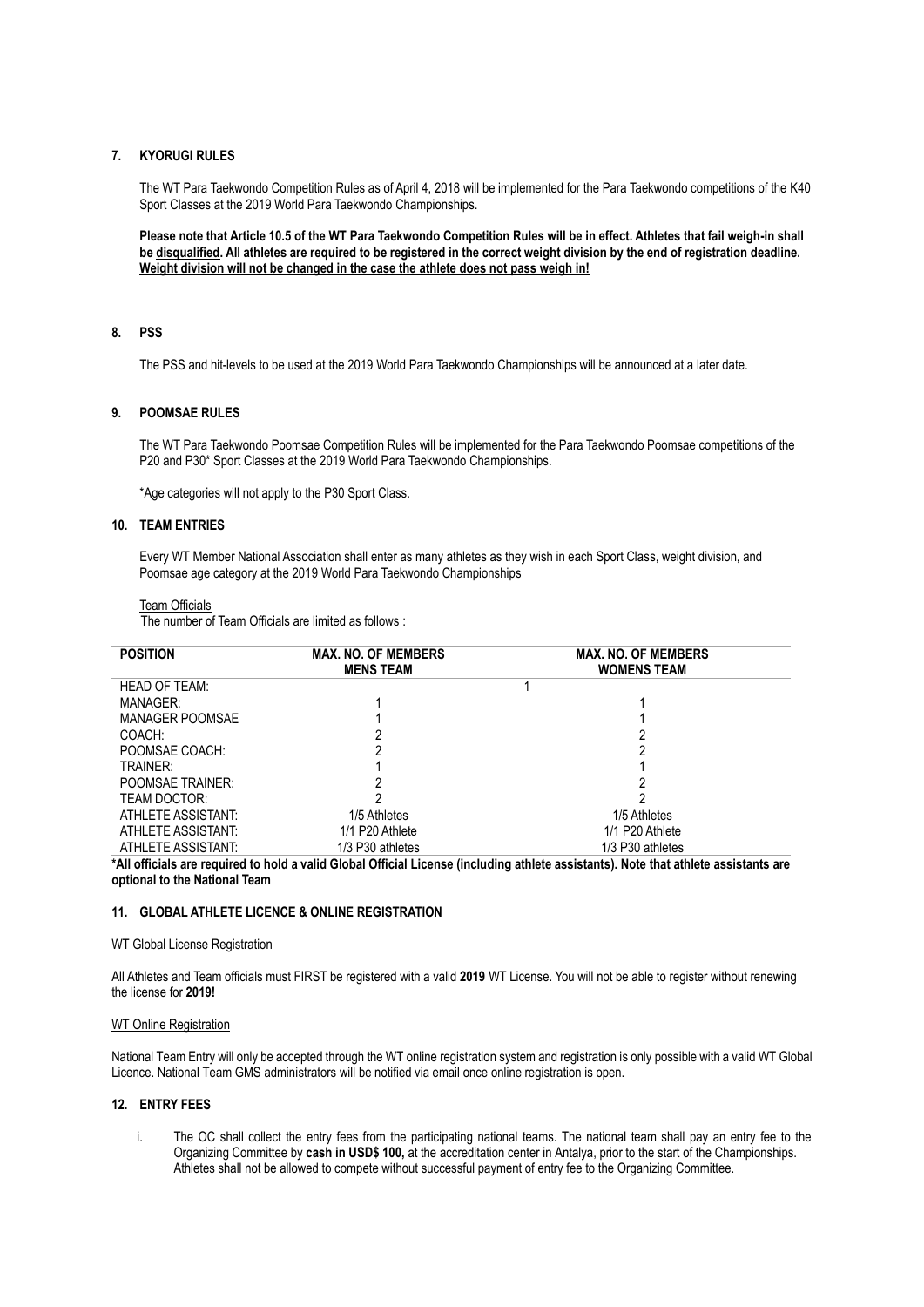Entry fee shall be various according to the timing and situation of the submission of entry. Please read carefully the following guidelines.

DISCOUNTED REGISTRATION FEES: A discount will be given to national teams that complete their registration during this period.

- US\$ 75 per athlete
- Discounted entry fee period will begin on October 17, 2018 at 5:00 pm Swiss Local Time
- Discounted entry fee period will end on December 3, 2018 at 5:00 pm Swiss Local Time

REGULAR ENTRY FEES: The national teams completing their registration during this period will be charged the regular registration fee.

- US\$ 100 per athlete.
- Regular entry fee period will begin on December 3, 2018 at 5:01 pm Swiss Local Time
- Regular entry fee period will end on January 15, 2019 at 5:00 pm Swiss Local Time
- Entry deadline is **January 15, 2019**. Entry submission after this date will be not accepted under any circumstances. Late replacement due to injury shall be handled case by case.
- The registered athletes or team officials may be replaced without any penalty until January 15, 2019
- Entry fee of US\$100 per athlete will not be charged in case of cancellation of participation until January 15, 2019. Entry fee must be paid in case of the cancellation of participating athletes after January 15, 2019 or no-show.
- Athletes: Member National Association can submit entry for an unlimited number of athletes. No entry will be accepted or modified during on-spot registration.
- Team officials: Member National Association can submit entry for maximum one (1) Head of team per country, one (1) manager per team, two (2) coaches per team, one (1) team doctor per team, one (1) trainer per team, one (1) poomsae trainer per team, one (1) athlete assistant per 5 athletes on a team, and one (1) athlete assistant per P20 athlete on a team. Each MNA is allowed to invite two (2) guests per team. In case of exceeding this number, US\$100 will be charged per person before issuance of the accreditation card. US\$100 will be charged per team official in case of onsite registration without prior entry submission until January 15, 2019.
- Any changes or additions that are made to a national team list after January 15, 2019 will be charged a \$100 USD penalty in addition to the registration fees. This penalty will be considered the onsite fee for approved additions or changes to the national team list.
- **Any WT Global Licence registration completed onsite will be charged a €/\$30 onsite processing fee for each WT Global Licence required.**
- **ii. Online Entry Registration**

**Entry will only be accepted through the WT online registration system. The WT GMS event registration admin can register the team as soon as all team members have valid WT Global Licence.**

## **13. INTERNATIONAL CLASSIFICATION**

# **Kyorugi (K40) & Poomsae (P30)**

International Classification of all Kyorugi (K40 Sport Classes) and Poomsae (P30 Sport Classes) athletes will take place on **February 4, 2019**. A schedule for International Classification for all teams and athletes will be set up by the WTF/OC and communicated to all teams following the close of registration on January 7, 2019. **All teams should prepare their travel for their athletes to be available for International Classification on February 4, 2019**.

The details on each sport class can be found in the WT Athlete Classification Rules on the WT website.

## **Medical Diagnostics From through World Taekwondo Classification System (WTCS)**

Following IPC Guidelines on data protection concerning athletes and personal classification information. World Taekwondo has in connection with IPC created the World Taekwondo Classification System (WTCS). World Taekwondo Classification System (WTCS) is our new online registration tool for MNAs to register their new athletes and add Medical Diagnostic Forms (MDF) and pictures to be seen by our Classification Evaluation Committee in order to determine if the new athlete is eligible for Para Taekwondo and meets Minimum Impairment Criteria (MIC). All athletes in the WTCS will require a WT License Number (GAL).

In order to activate Member National Association user account information for the World Para Taekwondo Classification System (WTCS) please click on WTCS Account Request From on the following link: [https://db.ipc-services.org/wtcs/app/login.](https://db.ipc-services.org/wtcs/app/login) Fill out the and submit the MNA Account Request form to the Para Taekwondo Department a[t para-tkd@worldtaekwondo.org.](mailto:para-tkd@worldtaekwondo.org) Username and password will then be sent to the communicated email address.

WTCS Account Policy – Each Member Federation must internally designate exactly one (1) primary user responsible for WTCS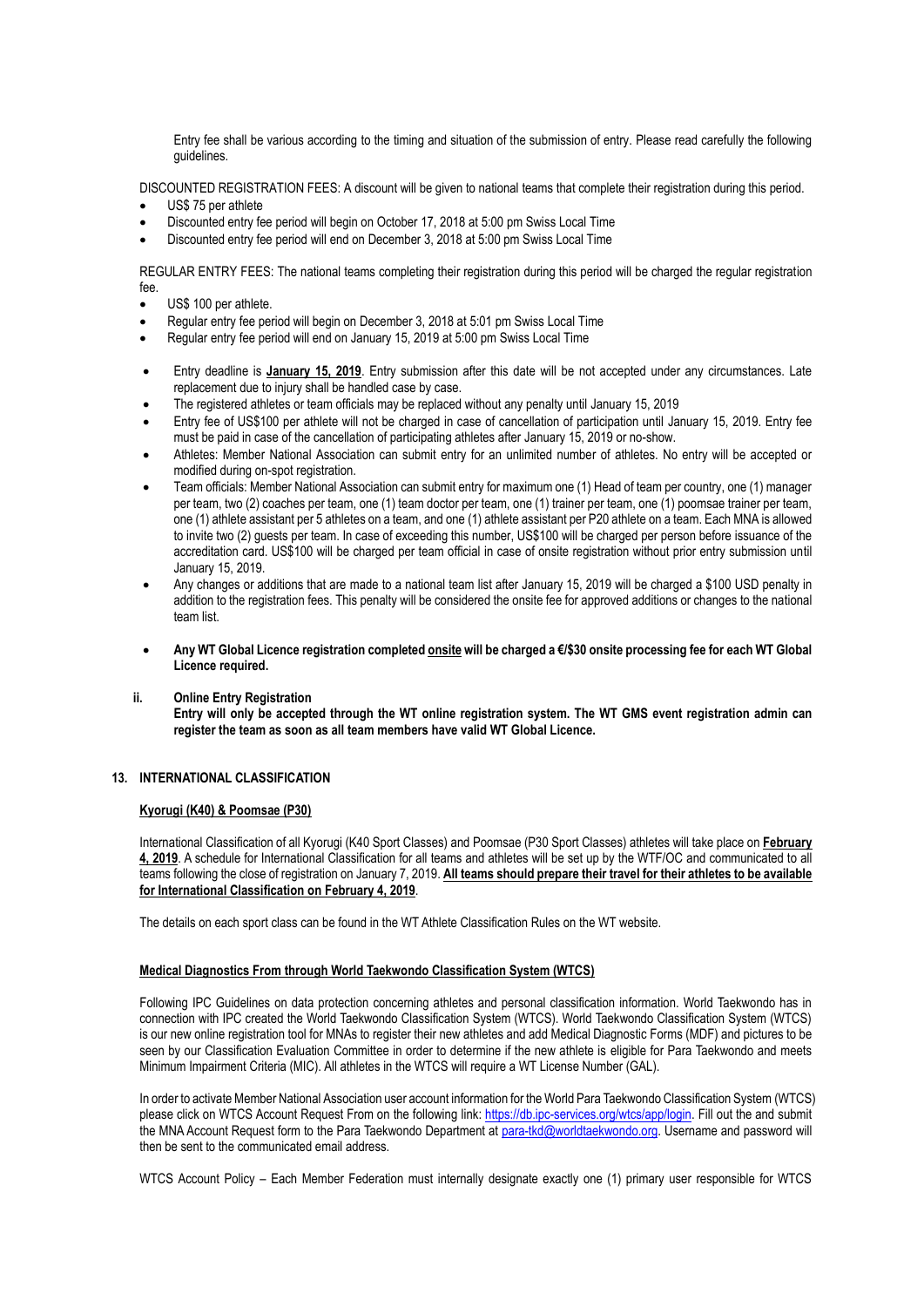Account.

#### **Poomsae (P20)**

Intellectually Impaired (II) athletes require INAS National eligibility as seen on the INAS Master list [https://inas.sport80.com/public\\_reports/master\\_list/provisional.](https://inas.sport80.com/public_reports/master_list/provisional) Applications for INAS provisional eligibility shall be made through the INAS member organizations which can be found on the following link: [http://www.inas.org/member-services/affiliation-and](http://www.inas.org/member-services/affiliation-and-fees/member-organisations)[fees/member-organisations](http://www.inas.org/member-services/affiliation-and-fees/member-organisations) . In the case that a WT MNA does not have an INAS member organization the application for provisional eligibility can be processed through WT. **We ask that you get this process started as soon as possible as it can take INAS up to 30 days to process your applications**. For more information see the following links:

Athlete Eligbility[: https://inas.org/about-us/athlete-eligibility/eligibility-and-classification](https://inas.org/about-us/athlete-eligibility/eligibility-and-classification) Application form: <https://inas.org/wp-content/uploads/2018/04/Reg-form-v7-Jan18.docx.pdf> INAS Athlete Eligibility application Guidance: [https://inas.org/wp-content/uploads/2018/01/Reg\\_form\\_Guidance\\_Notes\\_Jan18.docx.pdf](https://inas.org/wp-content/uploads/2018/01/Reg_form_Guidance_Notes_Jan18.docx.pdf)

*\*It is recommended that you apply for International Eligibility with INAS as it is required for the INAS Global Games to be held in October 2019*

#### **Multiple Sport Classes**

**Athletes with a double classification in K40 and P30 will be allowed to participate in both Kyorugi and Poomsae. Medals earned by the athlete will count towards the team standings.**

#### **11. COMBINATION OF CLASSES AND DIVISIONS**

WT reserves the right to combine classes and divisions in the case of insufficient participation. Combination of classes and or divisions will be made by the Technical Delegate in consultation with the WT Head of Classification in accordance with the WT Para Taekwondo Competition Rules and the WT Para Taekwondo Poomsae Competition Rules.

Kyorugi Classes will be combined as follows:

| K41  | $\overline{\phantom{a}}$       | K42 |
|------|--------------------------------|-----|
| K42. | $\overbrace{\hspace{25mm}}^{}$ | K43 |
| K43  | $\overbrace{\hspace{25mm}}^{}$ | K44 |

Poomsae P30 Classes may be consolidated as follows:

| P31 |     | P34 |
|-----|-----|-----|
| P32 | ___ | P34 |
| P33 |     | P34 |

#### **IMPORTANT**

**Consolidated athletes will be awarded the gold medal in the Sport Class and weight division or age category where they are consolidated from and will have the chance to compete for medals in the Sport Class they are consolidated into.**

## **12. WORLD RANKING AND SEEDING**

The Kyorugi (K40 Sport Classes) competitions of the 2019 World Para Taekwondo Championships will award G10 World Para Taekwondo Ranking points. Athletes who are consolidated from a lower Sport Class into a higher Sport Class will be given ranking points as the winner of the Sport Class they are consolidated from. Consolidated athletes can also earn ranking points in the higher division.

The Poomsase P20 Sport Class competitions of the 2019 World Para Taekwondo Championships will award G10 World Para Taekwondo Poomsae Ranking points.

Athletes will be seeded in accordance with the WT World Para Taekwondo Competition Rules and WT World Para Taekwondo Poomsae Competition Rules.

**\*NOTE World ranking will not apply to the P30 Sport Classes and to the Junior division of the P20 Sport Class.**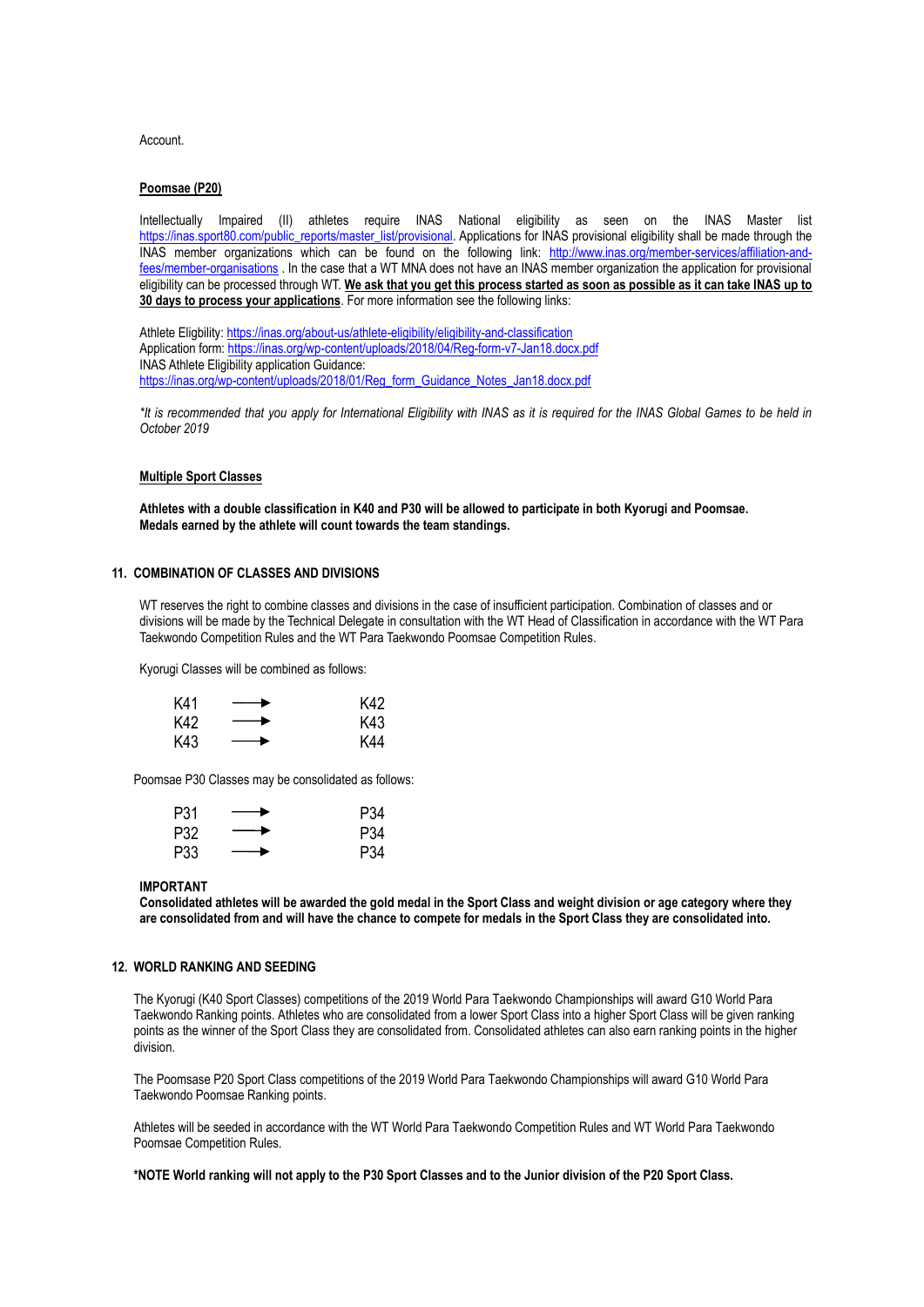#### **13. METHOD OF COMPETITION**

#### **Kyorugi**

The competitions in the K40 Sport Classes at the 2019 World Para Taekwondo Poomsae Championships will be held in single elimination tournament system.

The duration of contest shall be three (3) rounds of two (2) minutes each with a one (1) minute rest period between rounds. In the case of a tied score after the completion of the third (3rd) round, a fourth (4th) round of two (2) minutes will be conducted as the Golden Point round, after a one (1) minute rest period following the third (3rd) round.

The duration of contest may be adjusted to one (1) minute x 3 rounds, one (1) minute 30 seconds x three (3) rounds with a 30 second to one (1) minute break between rounds upon the decision of the Technical Delegate for the pertinent Championships.

#### **Poomsae**

The Poomsae competitions in the P20 and P30 Sport Classes at the 2019 World Para Taekwondo Championships will be held in a single elimination tournament system.

Two (2) Poomsae from the designated Compulsory Poomsae shall be randomly drawn for each Sport Class and Age Category for each round of the competition in the P30 Sport Classes.

Article 8.1 of the WT Para Taekwondo Poomsae Competition Rules shall apply to the P20 Poomsae competitions.

## **14. RESEARCH**

WT will conduct research in para taekwondo kyorugi competition performance factors. Injury surveillance research as well as research into athlete classification will also be conducted during the 2019 World Para Taekwondo Championships.

If you have any questions or concerns related to research at the 2019 World Para Taekwondo Championships please contact the WT Para Taekwondo Department at para-tkd@worldtaekwondo.org

#### **15. CONDITIONS OF PARTICIPATION**

- A. Round trip airfare and accommodation: Round trip airfare and and accommodation charges of room and board shall be borne by the participating Member National Association.
- B. Entry fees: The OC shall collect the entry fees from the participating national teams. The national team shall pay an entry fee to the Organizing Committee **in cash US\$100 only** at the accreditation center(s) in Antalya prior to the start of the Championships. Athletes shall not be allowed to compete without successful payment of entry fee to the Organizing Committee
- C. Entry Registration: *Entry will only be accepted through the WT online registration system -WT GMS.*
- D. Ground transportation will be provided for national teams on arrival and departure free of charge, only for teams who book via the official event agent and provided that the Organizing Committee has been informed of the date, time, and flight number of the national team's arrival and departure at the latest by **the designated deadline (January 7, 2019).** Daily transportation is also provided in Antalya between official hotels and venues for athlete training, registration, head of team meeting and competition days.

| <b>16. RESULTS</b> |  |
|--------------------|--|
|                    |  |

| 1 <sup>st</sup> PLACE:                    | GOLD MEDAL & CERTIFICATE   |
|-------------------------------------------|----------------------------|
| 2 <sup>nd</sup> PLACE:                    | SILVER MEDAL & CERTIFICATE |
| 3rd PLACE:                                | BRONZE MEDAL & CERTIFICATE |
| 3rd PLACE:                                | BRONZE MEDAL & CERTIFICATE |
| $5th$ . $6th$ . $7th$ . and $8th$ PLACES: | <b>CERTIFICATE</b>         |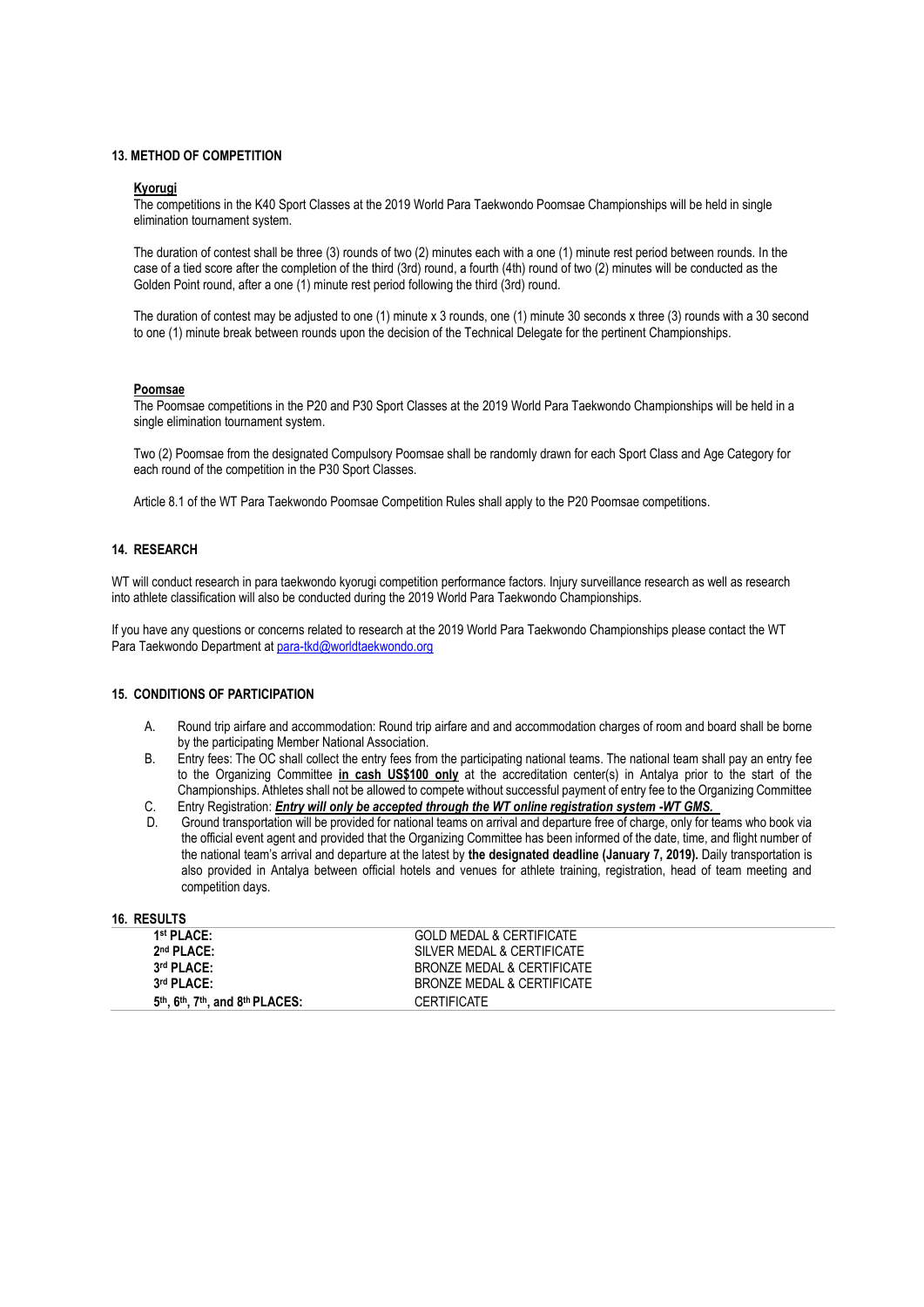## **17. TEAM STANDINGS**

Team trophies will be awarded in the following categories

| <b>CATEGORY</b> | Теам               | <b>AWARDS</b>              |
|-----------------|--------------------|----------------------------|
| K40             | <b>MENS TEAM</b>   | 1st. $2^{ND}$ & $3RD$      |
| K40             | <b>WOMENS TEAM</b> | 1st. $2^{ND}$ & $3RD$      |
| P20             | Теам               | 1st. $2^{ND}$ & $3RD$      |
| P30             | Теам               | 1st. 2 <sup>nd</sup> & 3rd |

#### **Calculations of Team Standings**

**The Team Standings is determined by the sum of the results of the individuals in a team.**

**Points are calculated as follows:**

| <b>RESULT</b> | <b>POINTS</b>       |
|---------------|---------------------|
| GOLD          | <sup>7</sup> POINTS |
| <b>SILVER</b> | 3 POINTS            |
| <b>BRONZE</b> | 1 POINT             |

Medals earned from consolidations will be counted towards the Team Standings. Accordingly, an athlete can earn more than one medal for their team.

#### **Tied score**

In the case two teams are tied in score the rank shall be decided by:

- 1. Number of gold, silver and bronze won by the team
- 2. Number of participating contestants
- 3. Number of gold, silver and bronze earned in the higher Sport Classes K44, if tied then K43 and so on
- 4. Number of gold, silver and bronze earned in the higher age categories of the P20 Sport Class Over 30, if tied then Under 30 and so on
- 5. Number of gold, silver and bronze earned in the higher Sport Classes P34, if tied then P33 and so on

#### **18. ACCOMMODATION**

The participating teams are required to submit the hotel reservation to Organizing Committee by the **10th January 2019**. The list of official hotels and hotel reservation forms will be available on October 31, 2018.

The participating teams are required to submit the hotel reservation only via the WT GMS registration system – worldtkd.simplycompete.com by no later than January 10<sup>th,</sup> 2019. No other registration method will be accepted. The hotel information is available on the WT GMS platform.

Please watch video below on HOW to register your team's accommodation and flight details (for transportation) [HERE.](https://www.youtube.com/watch?v=etqalsOWon0&feature=youtu.be)

Once you (your WT GMS National Team Admin) register your team`s accommodation detail on the WT GMS you need to wait to receive an official invoice [from Organizing C](mailto:accomodation@romagrandprix.it)ommittee with the total amount to pay before paying the total to the bank account of OC.

Cancellations must be made in writing. Cancellation policy to be provided by OC.

Ground transportation will be provided for national teams on arrival and departure free of charge, only for teams who book via the WT GMS booking platform and include the date, time, airline & flight number of the national team's arrival and departure at the latest by the designated deadline (January 10<sup>th</sup>, 2019).

#### **19. VISA INFORMATION**

You should apply https://www.evisa.gov.tr/en/ by online.

The visa recommendation letters will be automatically generated from WT GMS platform if the visa requested during the registration for the event. All the members who need entry visa to the Turkey must be registered in GMS. The deadline for a visa request in the GMS platform is January 10<sup>th</sup>, 2019. Please watch the video below on HOW to request a visa invitation letter from GMS HERE.

**To:** Turkish Taekwondo Federation

Tel: 0090 312 310 88 16 / 0090 530 300 99 45 / 0090 530 575 27 00 [taekwondo@sgm.gov.tr](mailto:taekwondo@sgm.gov.tr) [/ mustafacam@taekwondo.org.t](mailto:mustafacam@taekwondo.org)r